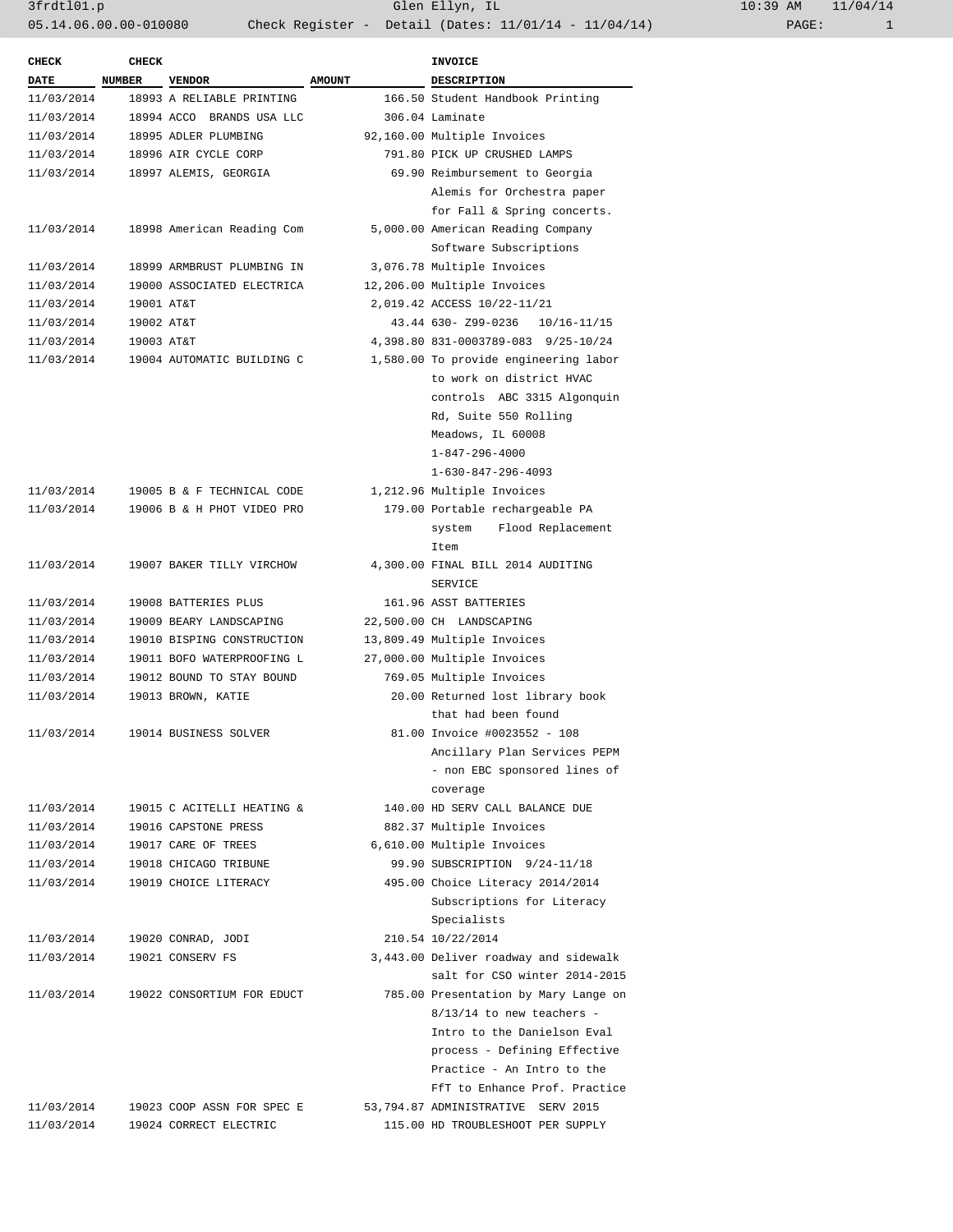| $10:39$ AM |       | 11/04/14 |
|------------|-------|----------|
|            | PAGE: | 2        |

| <b>AMOUNT</b><br>DESCRIPTION<br><b>DATE</b><br><b>NUMBER</b><br><b>VENDOR</b><br>11/03/2014<br>19025 CORWIN PRESS INC<br>236.55 Books for ESL teachers<br>11/03/2014<br>19026 COSTELLO, COLLEEN<br>172.05 Mileage reimbursement-Skycon<br>Conference 10/27/14 -<br>10/28/14<br>11/03/2014<br>19027 CRUISE BOILER & REPA<br>874.00 Boiler repairs for BF system<br>11/03/2014<br>19028 CURRICULUM ASSOCIATE<br>188.76 Quick Word Books<br>11/03/2014<br>19029 DAILY HERALD<br>38.20 SUBSCRIPTION 10/6-11/2<br>11/03/2014<br>19030 DEGRAF CONCRETE CONS<br>109,800.00 Multiple Invoices<br>11/03/2014<br>19031 DEMCO<br>115.28 Multiple Invoices<br>11/03/2014<br>19032 DEWEES, ALICIA<br>14.50 Reimbursement<br>11/03/2014<br>19033 DUPAGE COUNTY<br>350.00 Multiple Invoices<br>11/03/2014<br>19034 DUPAGE ROE<br>1,900.00 Multiple Invoices<br>11/03/2014<br>19035 E.L.I.<br>83.00 Initiation Fee-Gordon<br>11/03/2014<br>19036 EBSCO INFORMATION S<br>1,050.00 database subscription<br>11/03/2014<br>19037 EDUCATIONAL LEARNING<br>23.94 Student Development -<br>Classroom Supplies<br>11/03/2014<br>19038 ELENS & MAICHIN ROOF<br>148,130.00 Multiple Invoices<br>11/03/2014<br>19039 ESCOBAR HERNANDEZ, G<br>29.47 Mileage reimbursement -<br>Spanish Parent Liaison<br>11/03/2014<br>19040 FEDERAL EXPRESS<br>26.71 POSTAGE<br>11/03/2014<br>19041 FITNESS FINDERS<br>65.63 Shoe tokens for the running<br>club<br>11/03/2014<br>19042 FLO-TECH MECHANICAL<br>194,050.00 Multiple Invoices<br>68.47 Material order for LMC.<br>11/03/2014<br>19043 FOLLETT SCHOOL SOLUT<br>11/03/2014<br>19044 FOLLETT SCHOOL SOLUT<br>1,103.06 Multiple Invoices<br>11/03/2014<br>19045 FQC<br>85,372.00 Multiple Invoices<br>11/03/2014<br>19046 FRANCZEK RADELET & R<br>659.41 GLENBARD PTAB COOP<br>SEPT<br>2014<br>11/03/2014<br>19047 GRONWICK, PATRICE<br>180.38 MILEAGE REIMBURSEMENT<br>SKYCON CONF PEORIA<br>11/03/2014<br>19048 H-O-H CHEMICALS INC<br>79.68 AUTOROL TURBINE<br>11/03/2014<br>19049 HAPARA<br>7,351.00 Hapara Teacher Dashboard for<br>Hadley Chromebook Rollout<br>Hapara 801 High St. Palo<br>Alto, CA 94301<br>55.44 Employee Assistance<br>11/03/2014<br>19050 HEALTH MANAGEMENT SY<br>Program/Adjust to Reflect<br>Employee Count<br>510.36 Multiple Invoices<br>11/03/2014<br>19051 ICE MOUNTAIN SPRING<br>11/03/2014<br>36.03 100 Clear<br>19052 ID WHOLESALER<br>Vinyl-Horizontal-Proximity<br>Badge Holders<br>400.00 Board governance review<br>11/03/2014<br>19053 ILLINOIS ASSN OF SCH<br>950.86 Multiple Invoices<br>11/03/2014<br>19054 KAGAN & GAINES INC<br>19055 LAKE-COOK DISTRIBUTO<br>309.57 Books<br>11/03/2014<br>11/03/2014<br>19056 LEARNING FORWARD<br>299.00 Organizational membership<br>renewal for Laurie<br>Campbell-Additional names for<br>digital membership: Kathy<br>Maxon, Hillary Shumate, Kirk<br>Samples and Stacy Onak<br>5,510.80 Refund for check sent and<br>11/03/2014<br>19057 LEGO EDUCATION<br>cashed in error.<br>11/03/2014<br>19058 LINCOLNSHIRE PRINTIN<br>39.11 EZ Score 2 scantron sheets<br>11/03/2014<br>19059 LUSCOMBE MUSIC<br>607.95 Music class supplies<br>11/03/2014<br>63,540.00 Multiple Invoices<br>19060 M & E CONSTRUCTION C | <b>CHECK</b> | <b>CHECK</b> |  | <b>INVOICE</b> |
|------------------------------------------------------------------------------------------------------------------------------------------------------------------------------------------------------------------------------------------------------------------------------------------------------------------------------------------------------------------------------------------------------------------------------------------------------------------------------------------------------------------------------------------------------------------------------------------------------------------------------------------------------------------------------------------------------------------------------------------------------------------------------------------------------------------------------------------------------------------------------------------------------------------------------------------------------------------------------------------------------------------------------------------------------------------------------------------------------------------------------------------------------------------------------------------------------------------------------------------------------------------------------------------------------------------------------------------------------------------------------------------------------------------------------------------------------------------------------------------------------------------------------------------------------------------------------------------------------------------------------------------------------------------------------------------------------------------------------------------------------------------------------------------------------------------------------------------------------------------------------------------------------------------------------------------------------------------------------------------------------------------------------------------------------------------------------------------------------------------------------------------------------------------------------------------------------------------------------------------------------------------------------------------------------------------------------------------------------------------------------------------------------------------------------------------------------------------------------------------------------------------------------------------------------------------------------------------------------------------------------------------------------------------------------------------------------------------------------------------------------------------------------------------------------------------------------------------------------------------------------------------------------------------------------------------------------------------------------------------------------------------------------------------------------------------------------------------------------------------------------------------------------------------------------------------------------------------|--------------|--------------|--|----------------|
|                                                                                                                                                                                                                                                                                                                                                                                                                                                                                                                                                                                                                                                                                                                                                                                                                                                                                                                                                                                                                                                                                                                                                                                                                                                                                                                                                                                                                                                                                                                                                                                                                                                                                                                                                                                                                                                                                                                                                                                                                                                                                                                                                                                                                                                                                                                                                                                                                                                                                                                                                                                                                                                                                                                                                                                                                                                                                                                                                                                                                                                                                                                                                                                                                  |              |              |  |                |
|                                                                                                                                                                                                                                                                                                                                                                                                                                                                                                                                                                                                                                                                                                                                                                                                                                                                                                                                                                                                                                                                                                                                                                                                                                                                                                                                                                                                                                                                                                                                                                                                                                                                                                                                                                                                                                                                                                                                                                                                                                                                                                                                                                                                                                                                                                                                                                                                                                                                                                                                                                                                                                                                                                                                                                                                                                                                                                                                                                                                                                                                                                                                                                                                                  |              |              |  |                |
|                                                                                                                                                                                                                                                                                                                                                                                                                                                                                                                                                                                                                                                                                                                                                                                                                                                                                                                                                                                                                                                                                                                                                                                                                                                                                                                                                                                                                                                                                                                                                                                                                                                                                                                                                                                                                                                                                                                                                                                                                                                                                                                                                                                                                                                                                                                                                                                                                                                                                                                                                                                                                                                                                                                                                                                                                                                                                                                                                                                                                                                                                                                                                                                                                  |              |              |  |                |
|                                                                                                                                                                                                                                                                                                                                                                                                                                                                                                                                                                                                                                                                                                                                                                                                                                                                                                                                                                                                                                                                                                                                                                                                                                                                                                                                                                                                                                                                                                                                                                                                                                                                                                                                                                                                                                                                                                                                                                                                                                                                                                                                                                                                                                                                                                                                                                                                                                                                                                                                                                                                                                                                                                                                                                                                                                                                                                                                                                                                                                                                                                                                                                                                                  |              |              |  |                |
|                                                                                                                                                                                                                                                                                                                                                                                                                                                                                                                                                                                                                                                                                                                                                                                                                                                                                                                                                                                                                                                                                                                                                                                                                                                                                                                                                                                                                                                                                                                                                                                                                                                                                                                                                                                                                                                                                                                                                                                                                                                                                                                                                                                                                                                                                                                                                                                                                                                                                                                                                                                                                                                                                                                                                                                                                                                                                                                                                                                                                                                                                                                                                                                                                  |              |              |  |                |
|                                                                                                                                                                                                                                                                                                                                                                                                                                                                                                                                                                                                                                                                                                                                                                                                                                                                                                                                                                                                                                                                                                                                                                                                                                                                                                                                                                                                                                                                                                                                                                                                                                                                                                                                                                                                                                                                                                                                                                                                                                                                                                                                                                                                                                                                                                                                                                                                                                                                                                                                                                                                                                                                                                                                                                                                                                                                                                                                                                                                                                                                                                                                                                                                                  |              |              |  |                |
|                                                                                                                                                                                                                                                                                                                                                                                                                                                                                                                                                                                                                                                                                                                                                                                                                                                                                                                                                                                                                                                                                                                                                                                                                                                                                                                                                                                                                                                                                                                                                                                                                                                                                                                                                                                                                                                                                                                                                                                                                                                                                                                                                                                                                                                                                                                                                                                                                                                                                                                                                                                                                                                                                                                                                                                                                                                                                                                                                                                                                                                                                                                                                                                                                  |              |              |  |                |
|                                                                                                                                                                                                                                                                                                                                                                                                                                                                                                                                                                                                                                                                                                                                                                                                                                                                                                                                                                                                                                                                                                                                                                                                                                                                                                                                                                                                                                                                                                                                                                                                                                                                                                                                                                                                                                                                                                                                                                                                                                                                                                                                                                                                                                                                                                                                                                                                                                                                                                                                                                                                                                                                                                                                                                                                                                                                                                                                                                                                                                                                                                                                                                                                                  |              |              |  |                |
|                                                                                                                                                                                                                                                                                                                                                                                                                                                                                                                                                                                                                                                                                                                                                                                                                                                                                                                                                                                                                                                                                                                                                                                                                                                                                                                                                                                                                                                                                                                                                                                                                                                                                                                                                                                                                                                                                                                                                                                                                                                                                                                                                                                                                                                                                                                                                                                                                                                                                                                                                                                                                                                                                                                                                                                                                                                                                                                                                                                                                                                                                                                                                                                                                  |              |              |  |                |
|                                                                                                                                                                                                                                                                                                                                                                                                                                                                                                                                                                                                                                                                                                                                                                                                                                                                                                                                                                                                                                                                                                                                                                                                                                                                                                                                                                                                                                                                                                                                                                                                                                                                                                                                                                                                                                                                                                                                                                                                                                                                                                                                                                                                                                                                                                                                                                                                                                                                                                                                                                                                                                                                                                                                                                                                                                                                                                                                                                                                                                                                                                                                                                                                                  |              |              |  |                |
|                                                                                                                                                                                                                                                                                                                                                                                                                                                                                                                                                                                                                                                                                                                                                                                                                                                                                                                                                                                                                                                                                                                                                                                                                                                                                                                                                                                                                                                                                                                                                                                                                                                                                                                                                                                                                                                                                                                                                                                                                                                                                                                                                                                                                                                                                                                                                                                                                                                                                                                                                                                                                                                                                                                                                                                                                                                                                                                                                                                                                                                                                                                                                                                                                  |              |              |  |                |
|                                                                                                                                                                                                                                                                                                                                                                                                                                                                                                                                                                                                                                                                                                                                                                                                                                                                                                                                                                                                                                                                                                                                                                                                                                                                                                                                                                                                                                                                                                                                                                                                                                                                                                                                                                                                                                                                                                                                                                                                                                                                                                                                                                                                                                                                                                                                                                                                                                                                                                                                                                                                                                                                                                                                                                                                                                                                                                                                                                                                                                                                                                                                                                                                                  |              |              |  |                |
|                                                                                                                                                                                                                                                                                                                                                                                                                                                                                                                                                                                                                                                                                                                                                                                                                                                                                                                                                                                                                                                                                                                                                                                                                                                                                                                                                                                                                                                                                                                                                                                                                                                                                                                                                                                                                                                                                                                                                                                                                                                                                                                                                                                                                                                                                                                                                                                                                                                                                                                                                                                                                                                                                                                                                                                                                                                                                                                                                                                                                                                                                                                                                                                                                  |              |              |  |                |
|                                                                                                                                                                                                                                                                                                                                                                                                                                                                                                                                                                                                                                                                                                                                                                                                                                                                                                                                                                                                                                                                                                                                                                                                                                                                                                                                                                                                                                                                                                                                                                                                                                                                                                                                                                                                                                                                                                                                                                                                                                                                                                                                                                                                                                                                                                                                                                                                                                                                                                                                                                                                                                                                                                                                                                                                                                                                                                                                                                                                                                                                                                                                                                                                                  |              |              |  |                |
|                                                                                                                                                                                                                                                                                                                                                                                                                                                                                                                                                                                                                                                                                                                                                                                                                                                                                                                                                                                                                                                                                                                                                                                                                                                                                                                                                                                                                                                                                                                                                                                                                                                                                                                                                                                                                                                                                                                                                                                                                                                                                                                                                                                                                                                                                                                                                                                                                                                                                                                                                                                                                                                                                                                                                                                                                                                                                                                                                                                                                                                                                                                                                                                                                  |              |              |  |                |
|                                                                                                                                                                                                                                                                                                                                                                                                                                                                                                                                                                                                                                                                                                                                                                                                                                                                                                                                                                                                                                                                                                                                                                                                                                                                                                                                                                                                                                                                                                                                                                                                                                                                                                                                                                                                                                                                                                                                                                                                                                                                                                                                                                                                                                                                                                                                                                                                                                                                                                                                                                                                                                                                                                                                                                                                                                                                                                                                                                                                                                                                                                                                                                                                                  |              |              |  |                |
|                                                                                                                                                                                                                                                                                                                                                                                                                                                                                                                                                                                                                                                                                                                                                                                                                                                                                                                                                                                                                                                                                                                                                                                                                                                                                                                                                                                                                                                                                                                                                                                                                                                                                                                                                                                                                                                                                                                                                                                                                                                                                                                                                                                                                                                                                                                                                                                                                                                                                                                                                                                                                                                                                                                                                                                                                                                                                                                                                                                                                                                                                                                                                                                                                  |              |              |  |                |
|                                                                                                                                                                                                                                                                                                                                                                                                                                                                                                                                                                                                                                                                                                                                                                                                                                                                                                                                                                                                                                                                                                                                                                                                                                                                                                                                                                                                                                                                                                                                                                                                                                                                                                                                                                                                                                                                                                                                                                                                                                                                                                                                                                                                                                                                                                                                                                                                                                                                                                                                                                                                                                                                                                                                                                                                                                                                                                                                                                                                                                                                                                                                                                                                                  |              |              |  |                |
|                                                                                                                                                                                                                                                                                                                                                                                                                                                                                                                                                                                                                                                                                                                                                                                                                                                                                                                                                                                                                                                                                                                                                                                                                                                                                                                                                                                                                                                                                                                                                                                                                                                                                                                                                                                                                                                                                                                                                                                                                                                                                                                                                                                                                                                                                                                                                                                                                                                                                                                                                                                                                                                                                                                                                                                                                                                                                                                                                                                                                                                                                                                                                                                                                  |              |              |  |                |
|                                                                                                                                                                                                                                                                                                                                                                                                                                                                                                                                                                                                                                                                                                                                                                                                                                                                                                                                                                                                                                                                                                                                                                                                                                                                                                                                                                                                                                                                                                                                                                                                                                                                                                                                                                                                                                                                                                                                                                                                                                                                                                                                                                                                                                                                                                                                                                                                                                                                                                                                                                                                                                                                                                                                                                                                                                                                                                                                                                                                                                                                                                                                                                                                                  |              |              |  |                |
|                                                                                                                                                                                                                                                                                                                                                                                                                                                                                                                                                                                                                                                                                                                                                                                                                                                                                                                                                                                                                                                                                                                                                                                                                                                                                                                                                                                                                                                                                                                                                                                                                                                                                                                                                                                                                                                                                                                                                                                                                                                                                                                                                                                                                                                                                                                                                                                                                                                                                                                                                                                                                                                                                                                                                                                                                                                                                                                                                                                                                                                                                                                                                                                                                  |              |              |  |                |
|                                                                                                                                                                                                                                                                                                                                                                                                                                                                                                                                                                                                                                                                                                                                                                                                                                                                                                                                                                                                                                                                                                                                                                                                                                                                                                                                                                                                                                                                                                                                                                                                                                                                                                                                                                                                                                                                                                                                                                                                                                                                                                                                                                                                                                                                                                                                                                                                                                                                                                                                                                                                                                                                                                                                                                                                                                                                                                                                                                                                                                                                                                                                                                                                                  |              |              |  |                |
|                                                                                                                                                                                                                                                                                                                                                                                                                                                                                                                                                                                                                                                                                                                                                                                                                                                                                                                                                                                                                                                                                                                                                                                                                                                                                                                                                                                                                                                                                                                                                                                                                                                                                                                                                                                                                                                                                                                                                                                                                                                                                                                                                                                                                                                                                                                                                                                                                                                                                                                                                                                                                                                                                                                                                                                                                                                                                                                                                                                                                                                                                                                                                                                                                  |              |              |  |                |
|                                                                                                                                                                                                                                                                                                                                                                                                                                                                                                                                                                                                                                                                                                                                                                                                                                                                                                                                                                                                                                                                                                                                                                                                                                                                                                                                                                                                                                                                                                                                                                                                                                                                                                                                                                                                                                                                                                                                                                                                                                                                                                                                                                                                                                                                                                                                                                                                                                                                                                                                                                                                                                                                                                                                                                                                                                                                                                                                                                                                                                                                                                                                                                                                                  |              |              |  |                |
|                                                                                                                                                                                                                                                                                                                                                                                                                                                                                                                                                                                                                                                                                                                                                                                                                                                                                                                                                                                                                                                                                                                                                                                                                                                                                                                                                                                                                                                                                                                                                                                                                                                                                                                                                                                                                                                                                                                                                                                                                                                                                                                                                                                                                                                                                                                                                                                                                                                                                                                                                                                                                                                                                                                                                                                                                                                                                                                                                                                                                                                                                                                                                                                                                  |              |              |  |                |
|                                                                                                                                                                                                                                                                                                                                                                                                                                                                                                                                                                                                                                                                                                                                                                                                                                                                                                                                                                                                                                                                                                                                                                                                                                                                                                                                                                                                                                                                                                                                                                                                                                                                                                                                                                                                                                                                                                                                                                                                                                                                                                                                                                                                                                                                                                                                                                                                                                                                                                                                                                                                                                                                                                                                                                                                                                                                                                                                                                                                                                                                                                                                                                                                                  |              |              |  |                |
|                                                                                                                                                                                                                                                                                                                                                                                                                                                                                                                                                                                                                                                                                                                                                                                                                                                                                                                                                                                                                                                                                                                                                                                                                                                                                                                                                                                                                                                                                                                                                                                                                                                                                                                                                                                                                                                                                                                                                                                                                                                                                                                                                                                                                                                                                                                                                                                                                                                                                                                                                                                                                                                                                                                                                                                                                                                                                                                                                                                                                                                                                                                                                                                                                  |              |              |  |                |
|                                                                                                                                                                                                                                                                                                                                                                                                                                                                                                                                                                                                                                                                                                                                                                                                                                                                                                                                                                                                                                                                                                                                                                                                                                                                                                                                                                                                                                                                                                                                                                                                                                                                                                                                                                                                                                                                                                                                                                                                                                                                                                                                                                                                                                                                                                                                                                                                                                                                                                                                                                                                                                                                                                                                                                                                                                                                                                                                                                                                                                                                                                                                                                                                                  |              |              |  |                |
|                                                                                                                                                                                                                                                                                                                                                                                                                                                                                                                                                                                                                                                                                                                                                                                                                                                                                                                                                                                                                                                                                                                                                                                                                                                                                                                                                                                                                                                                                                                                                                                                                                                                                                                                                                                                                                                                                                                                                                                                                                                                                                                                                                                                                                                                                                                                                                                                                                                                                                                                                                                                                                                                                                                                                                                                                                                                                                                                                                                                                                                                                                                                                                                                                  |              |              |  |                |
|                                                                                                                                                                                                                                                                                                                                                                                                                                                                                                                                                                                                                                                                                                                                                                                                                                                                                                                                                                                                                                                                                                                                                                                                                                                                                                                                                                                                                                                                                                                                                                                                                                                                                                                                                                                                                                                                                                                                                                                                                                                                                                                                                                                                                                                                                                                                                                                                                                                                                                                                                                                                                                                                                                                                                                                                                                                                                                                                                                                                                                                                                                                                                                                                                  |              |              |  |                |
|                                                                                                                                                                                                                                                                                                                                                                                                                                                                                                                                                                                                                                                                                                                                                                                                                                                                                                                                                                                                                                                                                                                                                                                                                                                                                                                                                                                                                                                                                                                                                                                                                                                                                                                                                                                                                                                                                                                                                                                                                                                                                                                                                                                                                                                                                                                                                                                                                                                                                                                                                                                                                                                                                                                                                                                                                                                                                                                                                                                                                                                                                                                                                                                                                  |              |              |  |                |
|                                                                                                                                                                                                                                                                                                                                                                                                                                                                                                                                                                                                                                                                                                                                                                                                                                                                                                                                                                                                                                                                                                                                                                                                                                                                                                                                                                                                                                                                                                                                                                                                                                                                                                                                                                                                                                                                                                                                                                                                                                                                                                                                                                                                                                                                                                                                                                                                                                                                                                                                                                                                                                                                                                                                                                                                                                                                                                                                                                                                                                                                                                                                                                                                                  |              |              |  |                |
|                                                                                                                                                                                                                                                                                                                                                                                                                                                                                                                                                                                                                                                                                                                                                                                                                                                                                                                                                                                                                                                                                                                                                                                                                                                                                                                                                                                                                                                                                                                                                                                                                                                                                                                                                                                                                                                                                                                                                                                                                                                                                                                                                                                                                                                                                                                                                                                                                                                                                                                                                                                                                                                                                                                                                                                                                                                                                                                                                                                                                                                                                                                                                                                                                  |              |              |  |                |
|                                                                                                                                                                                                                                                                                                                                                                                                                                                                                                                                                                                                                                                                                                                                                                                                                                                                                                                                                                                                                                                                                                                                                                                                                                                                                                                                                                                                                                                                                                                                                                                                                                                                                                                                                                                                                                                                                                                                                                                                                                                                                                                                                                                                                                                                                                                                                                                                                                                                                                                                                                                                                                                                                                                                                                                                                                                                                                                                                                                                                                                                                                                                                                                                                  |              |              |  |                |
|                                                                                                                                                                                                                                                                                                                                                                                                                                                                                                                                                                                                                                                                                                                                                                                                                                                                                                                                                                                                                                                                                                                                                                                                                                                                                                                                                                                                                                                                                                                                                                                                                                                                                                                                                                                                                                                                                                                                                                                                                                                                                                                                                                                                                                                                                                                                                                                                                                                                                                                                                                                                                                                                                                                                                                                                                                                                                                                                                                                                                                                                                                                                                                                                                  |              |              |  |                |
|                                                                                                                                                                                                                                                                                                                                                                                                                                                                                                                                                                                                                                                                                                                                                                                                                                                                                                                                                                                                                                                                                                                                                                                                                                                                                                                                                                                                                                                                                                                                                                                                                                                                                                                                                                                                                                                                                                                                                                                                                                                                                                                                                                                                                                                                                                                                                                                                                                                                                                                                                                                                                                                                                                                                                                                                                                                                                                                                                                                                                                                                                                                                                                                                                  |              |              |  |                |
|                                                                                                                                                                                                                                                                                                                                                                                                                                                                                                                                                                                                                                                                                                                                                                                                                                                                                                                                                                                                                                                                                                                                                                                                                                                                                                                                                                                                                                                                                                                                                                                                                                                                                                                                                                                                                                                                                                                                                                                                                                                                                                                                                                                                                                                                                                                                                                                                                                                                                                                                                                                                                                                                                                                                                                                                                                                                                                                                                                                                                                                                                                                                                                                                                  |              |              |  |                |
|                                                                                                                                                                                                                                                                                                                                                                                                                                                                                                                                                                                                                                                                                                                                                                                                                                                                                                                                                                                                                                                                                                                                                                                                                                                                                                                                                                                                                                                                                                                                                                                                                                                                                                                                                                                                                                                                                                                                                                                                                                                                                                                                                                                                                                                                                                                                                                                                                                                                                                                                                                                                                                                                                                                                                                                                                                                                                                                                                                                                                                                                                                                                                                                                                  |              |              |  |                |
|                                                                                                                                                                                                                                                                                                                                                                                                                                                                                                                                                                                                                                                                                                                                                                                                                                                                                                                                                                                                                                                                                                                                                                                                                                                                                                                                                                                                                                                                                                                                                                                                                                                                                                                                                                                                                                                                                                                                                                                                                                                                                                                                                                                                                                                                                                                                                                                                                                                                                                                                                                                                                                                                                                                                                                                                                                                                                                                                                                                                                                                                                                                                                                                                                  |              |              |  |                |
|                                                                                                                                                                                                                                                                                                                                                                                                                                                                                                                                                                                                                                                                                                                                                                                                                                                                                                                                                                                                                                                                                                                                                                                                                                                                                                                                                                                                                                                                                                                                                                                                                                                                                                                                                                                                                                                                                                                                                                                                                                                                                                                                                                                                                                                                                                                                                                                                                                                                                                                                                                                                                                                                                                                                                                                                                                                                                                                                                                                                                                                                                                                                                                                                                  |              |              |  |                |
|                                                                                                                                                                                                                                                                                                                                                                                                                                                                                                                                                                                                                                                                                                                                                                                                                                                                                                                                                                                                                                                                                                                                                                                                                                                                                                                                                                                                                                                                                                                                                                                                                                                                                                                                                                                                                                                                                                                                                                                                                                                                                                                                                                                                                                                                                                                                                                                                                                                                                                                                                                                                                                                                                                                                                                                                                                                                                                                                                                                                                                                                                                                                                                                                                  |              |              |  |                |
|                                                                                                                                                                                                                                                                                                                                                                                                                                                                                                                                                                                                                                                                                                                                                                                                                                                                                                                                                                                                                                                                                                                                                                                                                                                                                                                                                                                                                                                                                                                                                                                                                                                                                                                                                                                                                                                                                                                                                                                                                                                                                                                                                                                                                                                                                                                                                                                                                                                                                                                                                                                                                                                                                                                                                                                                                                                                                                                                                                                                                                                                                                                                                                                                                  |              |              |  |                |
|                                                                                                                                                                                                                                                                                                                                                                                                                                                                                                                                                                                                                                                                                                                                                                                                                                                                                                                                                                                                                                                                                                                                                                                                                                                                                                                                                                                                                                                                                                                                                                                                                                                                                                                                                                                                                                                                                                                                                                                                                                                                                                                                                                                                                                                                                                                                                                                                                                                                                                                                                                                                                                                                                                                                                                                                                                                                                                                                                                                                                                                                                                                                                                                                                  |              |              |  |                |
|                                                                                                                                                                                                                                                                                                                                                                                                                                                                                                                                                                                                                                                                                                                                                                                                                                                                                                                                                                                                                                                                                                                                                                                                                                                                                                                                                                                                                                                                                                                                                                                                                                                                                                                                                                                                                                                                                                                                                                                                                                                                                                                                                                                                                                                                                                                                                                                                                                                                                                                                                                                                                                                                                                                                                                                                                                                                                                                                                                                                                                                                                                                                                                                                                  |              |              |  |                |
|                                                                                                                                                                                                                                                                                                                                                                                                                                                                                                                                                                                                                                                                                                                                                                                                                                                                                                                                                                                                                                                                                                                                                                                                                                                                                                                                                                                                                                                                                                                                                                                                                                                                                                                                                                                                                                                                                                                                                                                                                                                                                                                                                                                                                                                                                                                                                                                                                                                                                                                                                                                                                                                                                                                                                                                                                                                                                                                                                                                                                                                                                                                                                                                                                  |              |              |  |                |
|                                                                                                                                                                                                                                                                                                                                                                                                                                                                                                                                                                                                                                                                                                                                                                                                                                                                                                                                                                                                                                                                                                                                                                                                                                                                                                                                                                                                                                                                                                                                                                                                                                                                                                                                                                                                                                                                                                                                                                                                                                                                                                                                                                                                                                                                                                                                                                                                                                                                                                                                                                                                                                                                                                                                                                                                                                                                                                                                                                                                                                                                                                                                                                                                                  |              |              |  |                |
|                                                                                                                                                                                                                                                                                                                                                                                                                                                                                                                                                                                                                                                                                                                                                                                                                                                                                                                                                                                                                                                                                                                                                                                                                                                                                                                                                                                                                                                                                                                                                                                                                                                                                                                                                                                                                                                                                                                                                                                                                                                                                                                                                                                                                                                                                                                                                                                                                                                                                                                                                                                                                                                                                                                                                                                                                                                                                                                                                                                                                                                                                                                                                                                                                  |              |              |  |                |
|                                                                                                                                                                                                                                                                                                                                                                                                                                                                                                                                                                                                                                                                                                                                                                                                                                                                                                                                                                                                                                                                                                                                                                                                                                                                                                                                                                                                                                                                                                                                                                                                                                                                                                                                                                                                                                                                                                                                                                                                                                                                                                                                                                                                                                                                                                                                                                                                                                                                                                                                                                                                                                                                                                                                                                                                                                                                                                                                                                                                                                                                                                                                                                                                                  |              |              |  |                |
|                                                                                                                                                                                                                                                                                                                                                                                                                                                                                                                                                                                                                                                                                                                                                                                                                                                                                                                                                                                                                                                                                                                                                                                                                                                                                                                                                                                                                                                                                                                                                                                                                                                                                                                                                                                                                                                                                                                                                                                                                                                                                                                                                                                                                                                                                                                                                                                                                                                                                                                                                                                                                                                                                                                                                                                                                                                                                                                                                                                                                                                                                                                                                                                                                  |              |              |  |                |
|                                                                                                                                                                                                                                                                                                                                                                                                                                                                                                                                                                                                                                                                                                                                                                                                                                                                                                                                                                                                                                                                                                                                                                                                                                                                                                                                                                                                                                                                                                                                                                                                                                                                                                                                                                                                                                                                                                                                                                                                                                                                                                                                                                                                                                                                                                                                                                                                                                                                                                                                                                                                                                                                                                                                                                                                                                                                                                                                                                                                                                                                                                                                                                                                                  |              |              |  |                |
|                                                                                                                                                                                                                                                                                                                                                                                                                                                                                                                                                                                                                                                                                                                                                                                                                                                                                                                                                                                                                                                                                                                                                                                                                                                                                                                                                                                                                                                                                                                                                                                                                                                                                                                                                                                                                                                                                                                                                                                                                                                                                                                                                                                                                                                                                                                                                                                                                                                                                                                                                                                                                                                                                                                                                                                                                                                                                                                                                                                                                                                                                                                                                                                                                  |              |              |  |                |
|                                                                                                                                                                                                                                                                                                                                                                                                                                                                                                                                                                                                                                                                                                                                                                                                                                                                                                                                                                                                                                                                                                                                                                                                                                                                                                                                                                                                                                                                                                                                                                                                                                                                                                                                                                                                                                                                                                                                                                                                                                                                                                                                                                                                                                                                                                                                                                                                                                                                                                                                                                                                                                                                                                                                                                                                                                                                                                                                                                                                                                                                                                                                                                                                                  |              |              |  |                |
|                                                                                                                                                                                                                                                                                                                                                                                                                                                                                                                                                                                                                                                                                                                                                                                                                                                                                                                                                                                                                                                                                                                                                                                                                                                                                                                                                                                                                                                                                                                                                                                                                                                                                                                                                                                                                                                                                                                                                                                                                                                                                                                                                                                                                                                                                                                                                                                                                                                                                                                                                                                                                                                                                                                                                                                                                                                                                                                                                                                                                                                                                                                                                                                                                  |              |              |  |                |
|                                                                                                                                                                                                                                                                                                                                                                                                                                                                                                                                                                                                                                                                                                                                                                                                                                                                                                                                                                                                                                                                                                                                                                                                                                                                                                                                                                                                                                                                                                                                                                                                                                                                                                                                                                                                                                                                                                                                                                                                                                                                                                                                                                                                                                                                                                                                                                                                                                                                                                                                                                                                                                                                                                                                                                                                                                                                                                                                                                                                                                                                                                                                                                                                                  |              |              |  |                |
|                                                                                                                                                                                                                                                                                                                                                                                                                                                                                                                                                                                                                                                                                                                                                                                                                                                                                                                                                                                                                                                                                                                                                                                                                                                                                                                                                                                                                                                                                                                                                                                                                                                                                                                                                                                                                                                                                                                                                                                                                                                                                                                                                                                                                                                                                                                                                                                                                                                                                                                                                                                                                                                                                                                                                                                                                                                                                                                                                                                                                                                                                                                                                                                                                  |              |              |  |                |
|                                                                                                                                                                                                                                                                                                                                                                                                                                                                                                                                                                                                                                                                                                                                                                                                                                                                                                                                                                                                                                                                                                                                                                                                                                                                                                                                                                                                                                                                                                                                                                                                                                                                                                                                                                                                                                                                                                                                                                                                                                                                                                                                                                                                                                                                                                                                                                                                                                                                                                                                                                                                                                                                                                                                                                                                                                                                                                                                                                                                                                                                                                                                                                                                                  |              |              |  |                |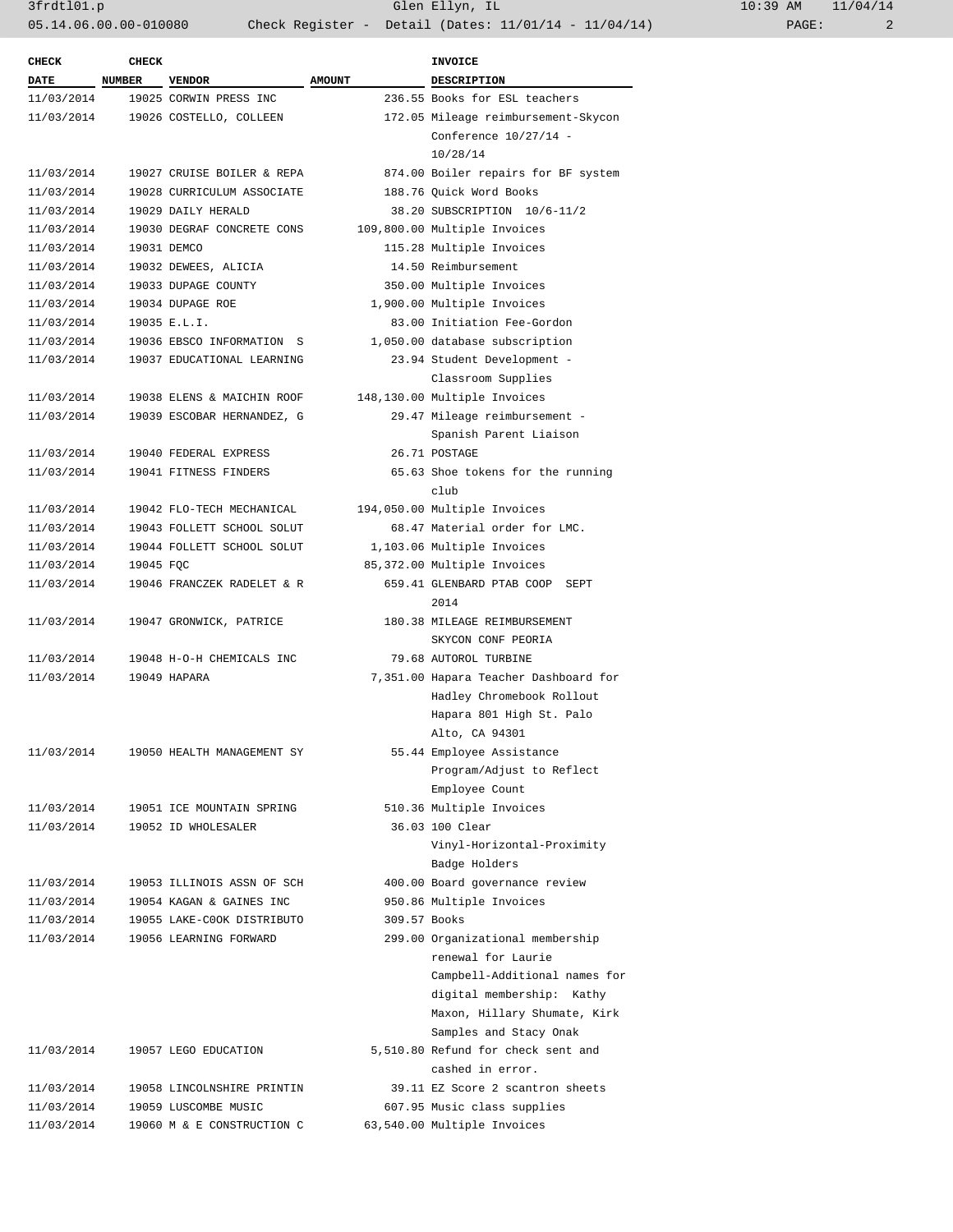| <b>CHECK</b> | <b>CHECK</b> |                            |               | <b>INVOICE</b>                       |  |
|--------------|--------------|----------------------------|---------------|--------------------------------------|--|
| <b>DATE</b>  | NUMBER       | <b>VENDOR</b>              | <b>AMOUNT</b> | DESCRIPTION                          |  |
| 11/03/2014   |              | 19061 METRO PROFESSIONAL P |               | 2,524.07 Multiple Invoices           |  |
| 11/03/2014   |              | 19062 MPZ MASONRY INC      |               | 112,504.00 Multiple Invoices         |  |
| 11/03/2014   |              | 19063 MUSIC THEATRE INTL   |               | 810.00 Shrek The Musical Jr.         |  |
|              |              |                            |               | Contract #9232732                    |  |
| 11/03/2014   |              | 19064 NATL GEOGRAPHIC EXPL |               | 237.60 National Geographic Magazines |  |
|              |              |                            |               | for Literacy Modules                 |  |
| 11/03/2014   |              | 19065 NELSON FIRE PROTECTI |               | 10,530.00 Multiple Invoices          |  |
| 11/03/2014   | 19066 NISE   |                            |               | 750.00 NISE 2014 Conference          |  |
| 11/03/2014   |              | 19067 O'MALLEY BROTHERS IN |               | 2,295.00 Replace pipe insulation     |  |
|              |              |                            |               | damaged from flood at BF             |  |
|              |              |                            |               | Omalley Brothers Incorporated        |  |
|              |              |                            |               | 4302 Regency Drive Glenview,         |  |
|              |              |                            |               | IL 60025-5200 847-803-8920           |  |
|              |              |                            |               | 773-583-8998 fax 847-803-8919        |  |
| 11/03/2014   |              | 19068 OFFICE DEPOT         |               | 556.90 Multiple Invoices             |  |
|              |              |                            |               |                                      |  |
| 11/03/2014   |              | 19069 OLIVE GROVE LANDSCAP |               | 14,753.38 Multiple Invoices          |  |
| 11/03/2014   |              | 19070 PALOS SPORTS INC     |               | 1,138.23 Multiple Invoices           |  |
| 11/03/2014   |              | 19071 PARKWAY FORMING      |               | 9,000.00 AL BLDG/SITE CONCRETE       |  |
| 11/03/2014   |              | 19072 PEDERSEN COMPANY     |               | 33,193.00 Multiple Invoices          |  |
| 11/03/2014   |              | 19073 PEPPER, J W & SONS   |               | 758.97 Multiple Invoices             |  |
| 11/03/2014   |              | 19074 PFISTER, JANIS       |               | 772.22 IRC Reading Conference        |  |
|              |              |                            |               | Expenses: Janis Pfister              |  |
|              |              |                            |               | Expenses                             |  |
| 11/03/2014   |              | 19075 PIONEER VALLEY BOOKS |               | 81.40 Book Room Materials            |  |
| 11/03/2014   |              | 19076 PROFESSIONAL PAVING  |               | 425.00 Lot markings for Forest Glen  |  |
|              |              |                            |               | bus drop off area along              |  |
|              |              |                            |               | Highland Ave                         |  |
| 11/03/2014   |              | 19077 PYONE, CHO           |               | 532.50 Translation                   |  |
| 11/03/2014   |              | 19079 QUINLAN & FABISH MUS |               | 2,395.60 Multiple Invoices           |  |
| 11/03/2014   |              | 19080 REALLY GOOD STUFF IN |               | 36.93 Classroom Supplies             |  |
| 11/03/2014   |              | 19081 RENTAL MAX LLC       |               | 159.00 RENTAL ROUND TABLES 9/22      |  |
| 11/03/2014   |              | 19082 ROBINSON, ANGELA     |               | 82.19 IRC Reading Conferences        |  |
|              |              |                            |               | Expenses: Annie Robinson             |  |
| 11/03/2014   |              | 19083 ROJAS, MAYRA         |               | 107.30 IRC Conference Expenses:      |  |
|              |              |                            |               | Mayra Dominguez                      |  |
| 11/03/2014   |              | 19084 ROSCOE CO            |               | 211.54 Multiple Invoices             |  |
| 11/03/2014   |              | 19085 SABALASKEY, AMY      |               | 172.05 Mileage reimbursement-Skycon  |  |
|              |              |                            |               | Conference 10/27/14 -                |  |
|              |              |                            |               | 10/28/14                             |  |
| 11/03/2014   |              | 19086 SAFARI VIDEO NETWORK |               | 2,495.00 Annual Safari Montage Video |  |
|              |              |                            |               | Server Renewal                       |  |
| 11/03/2014   |              | 19087 SAM ASH              |               | 154.98 Music supplies                |  |
| 11/03/2014   |              | 19088 SCHOLASTIC MAGAZINES |               | 416.48 Scholastic News               |  |
|              |              |                            |               | Subscription--1st Grade              |  |
| 11/03/2014   |              | 19089 SCHOOL SPECIALTY     |               | 842.12 Multiple Invoices             |  |
| 11/03/2014   |              | 19090 SCHOOL SPECIALTY SUP |               | 236.06 Rug for classroom             |  |
| 11/03/2014   |              | 19091 SCHROEDER ASPHALT SE |               | 45,035.00 CH ASPHALT PAVING          |  |
| 11/03/2014   |              | 19092 SENTINEL TECHNOLOGIE |               | 350.00 Training for New Unified      |  |
|              |              |                            |               | Messaging Software                   |  |
| 11/03/2014   |              | 19093 SLATER, STACY        |               | 97.16 IRC Reading Conference         |  |
|              |              |                            |               |                                      |  |
|              |              |                            |               | Expenses: Stacy Slater               |  |
| 11/03/2014   |              | 19094 SOCCER INNOVATIONS   |               | 95.99 1/4 fiberglass corner flags.   |  |
| 11/03/2014   |              | 19095 SOUKUP'S HARDWARE &  |               | 2,097.00 Multiple Invoices           |  |
| 11/03/2014   |              | 19096 SOUND INC            |               | 978.00 Service call to work on the   |  |
|              |              |                            |               | emergency classroom intercom         |  |
|              |              |                            |               | system at AL.                        |  |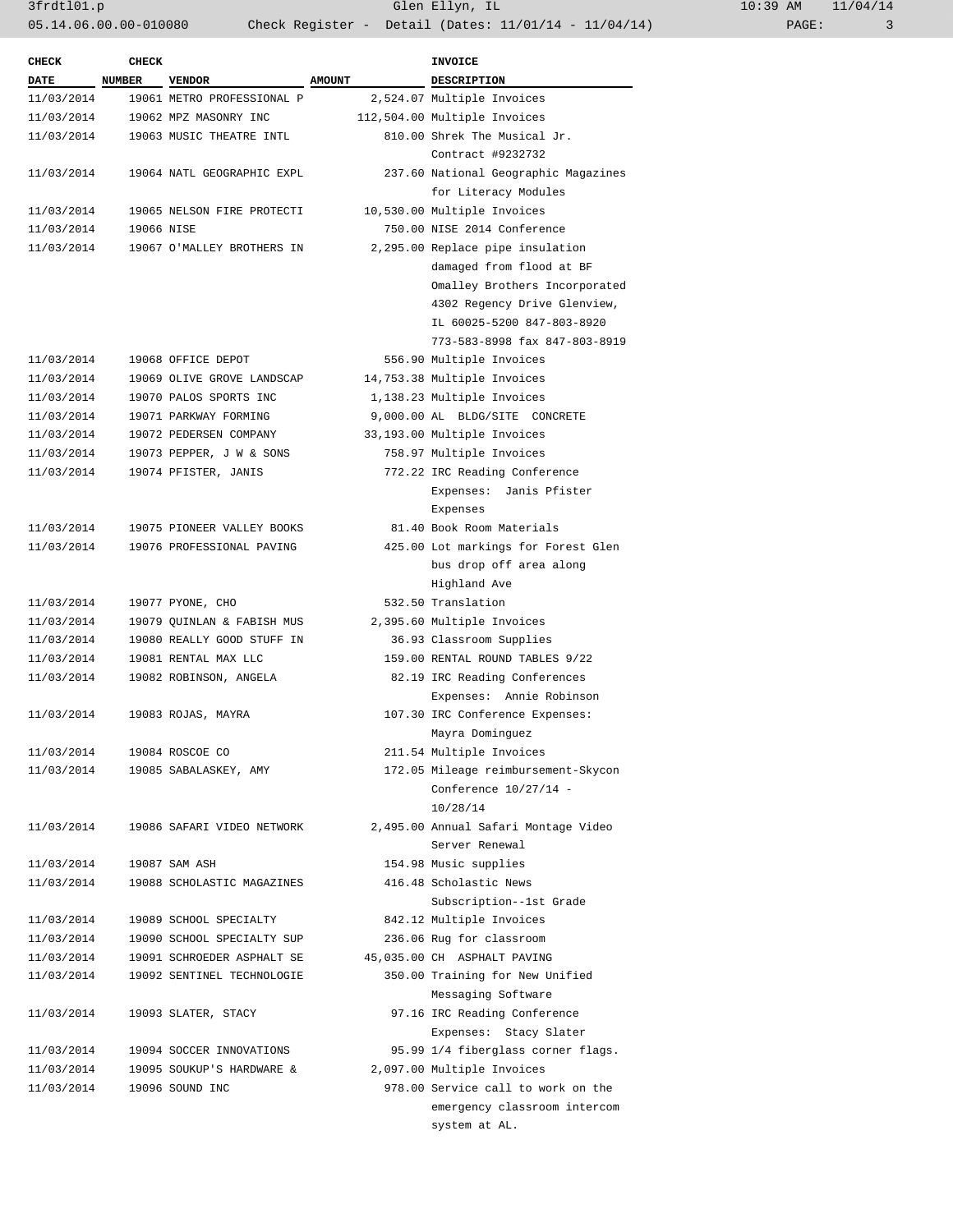3frdtl01.p Glen Ellyn, IL 10:39 AM 11/04/14 05.14.06.00.00-010080 Check Register - Detail (Dates: 11/01/14 - 11/04/14)

| CHECK       | <b>CHECK</b>                                    |                            |                                    | <b>INVOICE</b>                       |  |
|-------------|-------------------------------------------------|----------------------------|------------------------------------|--------------------------------------|--|
| <b>DATE</b> | <b>NUMBER</b><br><b>VENDOR</b><br><b>AMOUNT</b> |                            | <b>DESCRIPTION</b>                 |                                      |  |
| 11/03/2014  |                                                 | 19097 SOUTHPAW ENTERPRISES | 279.30 Supplies/Supports for Molly |                                      |  |
|             |                                                 |                            |                                    | Marshall Class @ Ben Franklin        |  |
| 11/03/2014  |                                                 | 19098 STEEL MANAGEMENT     |                                    | 29,700.00 BF STRUCTURAL/ MISC STEEL  |  |
| 11/03/2014  |                                                 | 19099 STOUT, STACEY        |                                    | 123.46 Multiple Invoices             |  |
| 11/03/2014  |                                                 | 19100 SUPER DUPER SCHOOL C |                                    | 351.26 Multiple Invoices             |  |
| 11/03/2014  |                                                 | 19101 TEACHERS DISCOVERY   |                                    | 68.34 Multiple Invoices              |  |
| 11/03/2014  |                                                 | 19102 TIGERDIRECT.COM      |                                    | 899.15 Replacement Lamps for Epson   |  |
|             |                                                 |                            |                                    | Projectors                           |  |
| 11/03/2014  |                                                 | 19103 TROPHYDEPOT INC      |                                    | 192.13 cross country chenille pins   |  |
| 11/03/2014  |                                                 | 19104 UNISOURCE GREAT LAKE |                                    | 988.20 Multiple Invoices             |  |
| 11/03/2014  |                                                 | 19105 UNITED RADIO COMMUNI |                                    | 8,970.00 Multiple Invoices           |  |
| 11/03/2014  |                                                 | 19106 VOLK, LAUREN         |                                    | 65.00 V-ball ref 10/22               |  |
| 11/03/2014  |                                                 | 19107 WAREHOUSE DIRECT     |                                    | 1,249.00 RESTORER/SCRUBBER           |  |
| 11/03/2014  |                                                 | 19108 WASTE MANAGEMENT WES |                                    | 3,110.76 Multiple Invoices           |  |
| 11/03/2014  |                                                 | 19109 WEST MUSIC CO        |                                    | 86.79 Multiple Invoices              |  |
| 11/03/2014  |                                                 | 19110 WILSON LANGUAGE TRAI |                                    | 393.12 Wilson Materials for Hadley - |  |
|             |                                                 |                            |                                    | K Gablin Resource Teacher            |  |

Totals for checks 1,175,950.21